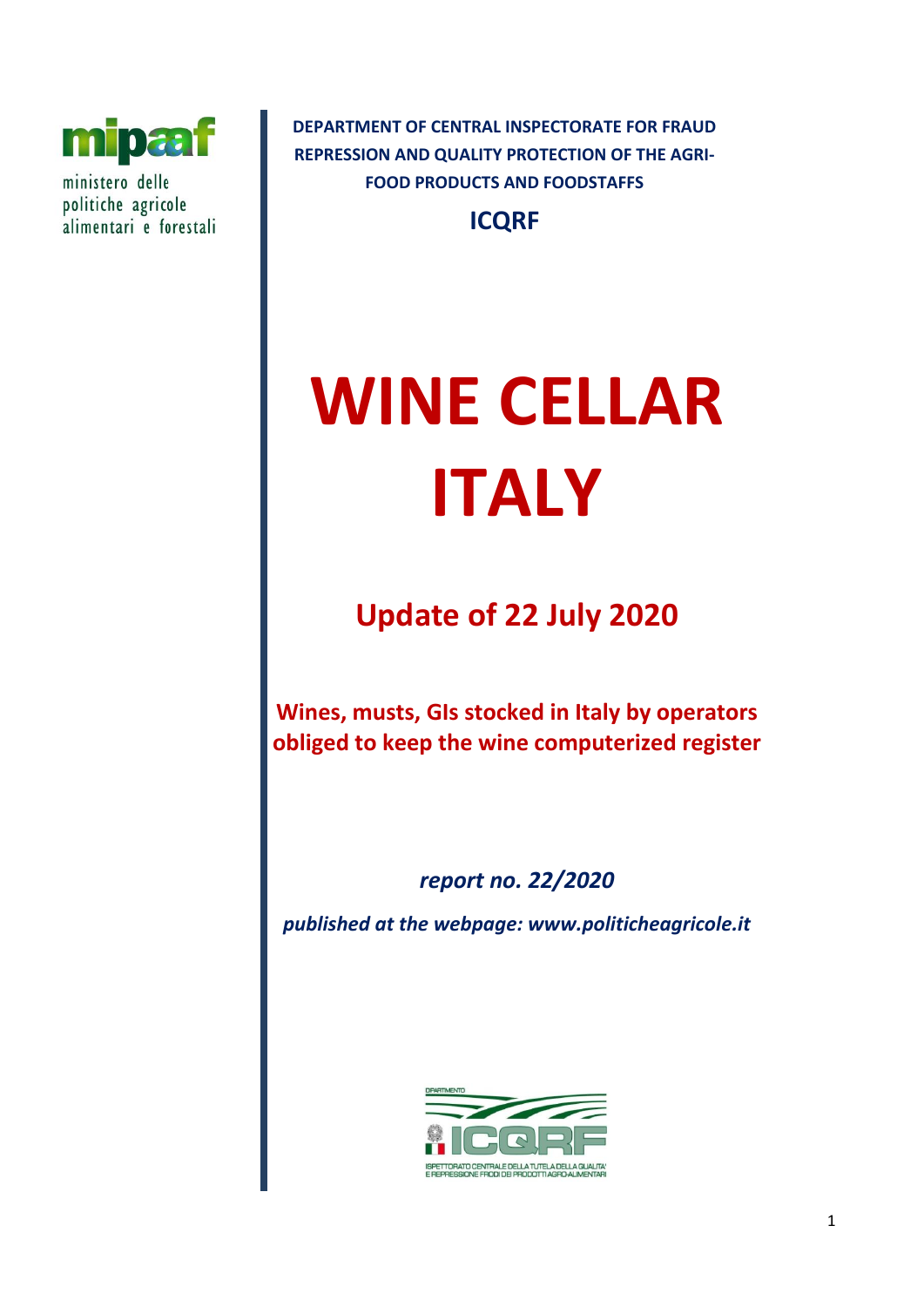## **Wine cellar Italy at 22 July 2020**

The Report is drawn up by the ICQRF on data recorded in the wine computerized registers.

The database contains detailed information related to over **650 thousand wine vessels, 17,000 producers and records about 30 million wine operations annually**. ICQRF estimates that the database contains at least 95% of wine and must held in Italy.

**Wines: 42.8 million hectoliters. Compared to the past 15 July 2020 a 1.2% decrease was recorded (-512,661 hectoliters). The stocks are 3,5% lower compared to 15 July 2019.**

## **1.Summary**

On 22 July 2020, in Italian oenological premises, there were 42.8 million hectolitres of wine, 3.8 million hectolitres of musts and 40,878 hectolitres of new wine still in fermentation. Compared to the stocks recorded on 15 July 2019, a general reduction was observed: -3.5% for wines, -8.9% for musts and -65.7% for new wine still in fermentation (Table 7). A reduction was even observed compared to stocks recorded on 15 July 2020: -1.2% for wines, -1.8% for musts, and -3.8% for new wine still in fermentation (Table 8).

Almost the 58% of wine in Italy is physically stocked in the northern regions. In Veneto, there is almost a quarter of the national wine, thanks to the significant effect of stocks in the provinces of Verona (9.6%) and Treviso (9.3%). These two provinces hold more wine (8.1 million hectolitres) than Puglia and Sicily together (6.5 million hectolitres).

The 52.6% of the wine in stock is PDO, with a prevalence of red (56.3%). 25.8% of wine is PGI, again with a prevalence of red (57.1%), while the varietal wines stocks represent just 1.5% of the total. The remaining 20,1% consists of other wines.

Despite the large number of GIs present (526), 10 names represent the 38.8% of the total GI wines stocks; the first 20 names represent more than half of the total GI (55.5%).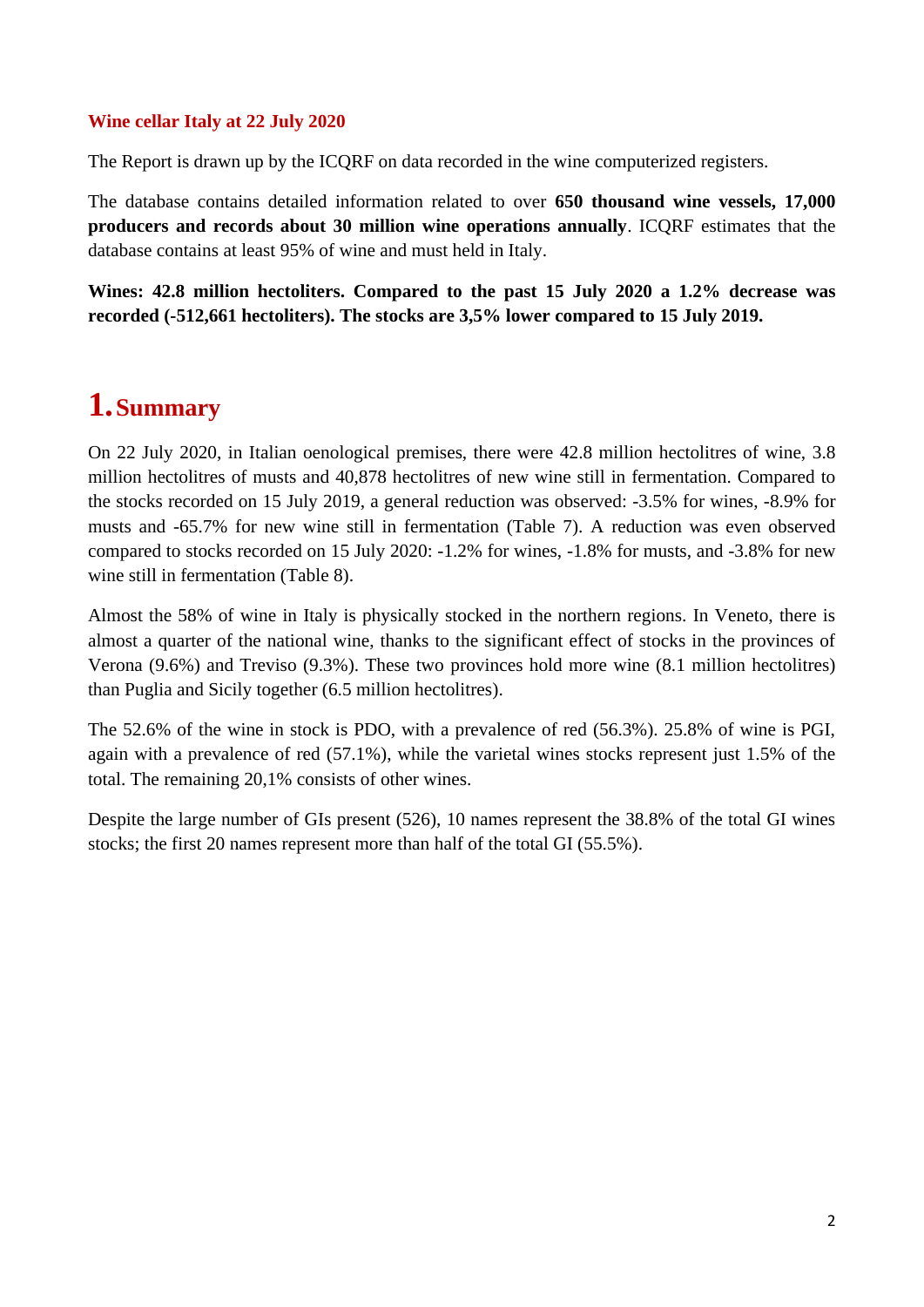# **2. Wine stocked in Italy as of 22 July 2020**

| WINES            | hectolitres | $\frac{0}{0}$ |
|------------------|-------------|---------------|
| PDO wines        | 22.511.177  | 52,6          |
| white            | 9.488.625   | 22,2          |
| rosé             | 340.682     | 0,8           |
| red              | 12.681.870  | 29,6          |
| <b>PGI</b> wines | 11.043.426  | 25,8          |
| white            | 4.321.838   | 10,1          |
| rosé             | 413.489     | 1,0           |
| red              | 6.308.099   | 14,7          |
| Varietal wines   | 626.194     | 1,5           |
| Other wines      | 8.593.553   | 20,1          |
| IT AL Y          | 42.774.349  | <i>100</i>    |

#### **Table 1. Wine stocks in Italy by category and colour**



#### **Figure 1. Trend of the wine stocks by category: 1st February 2018 – 22 July 2020**

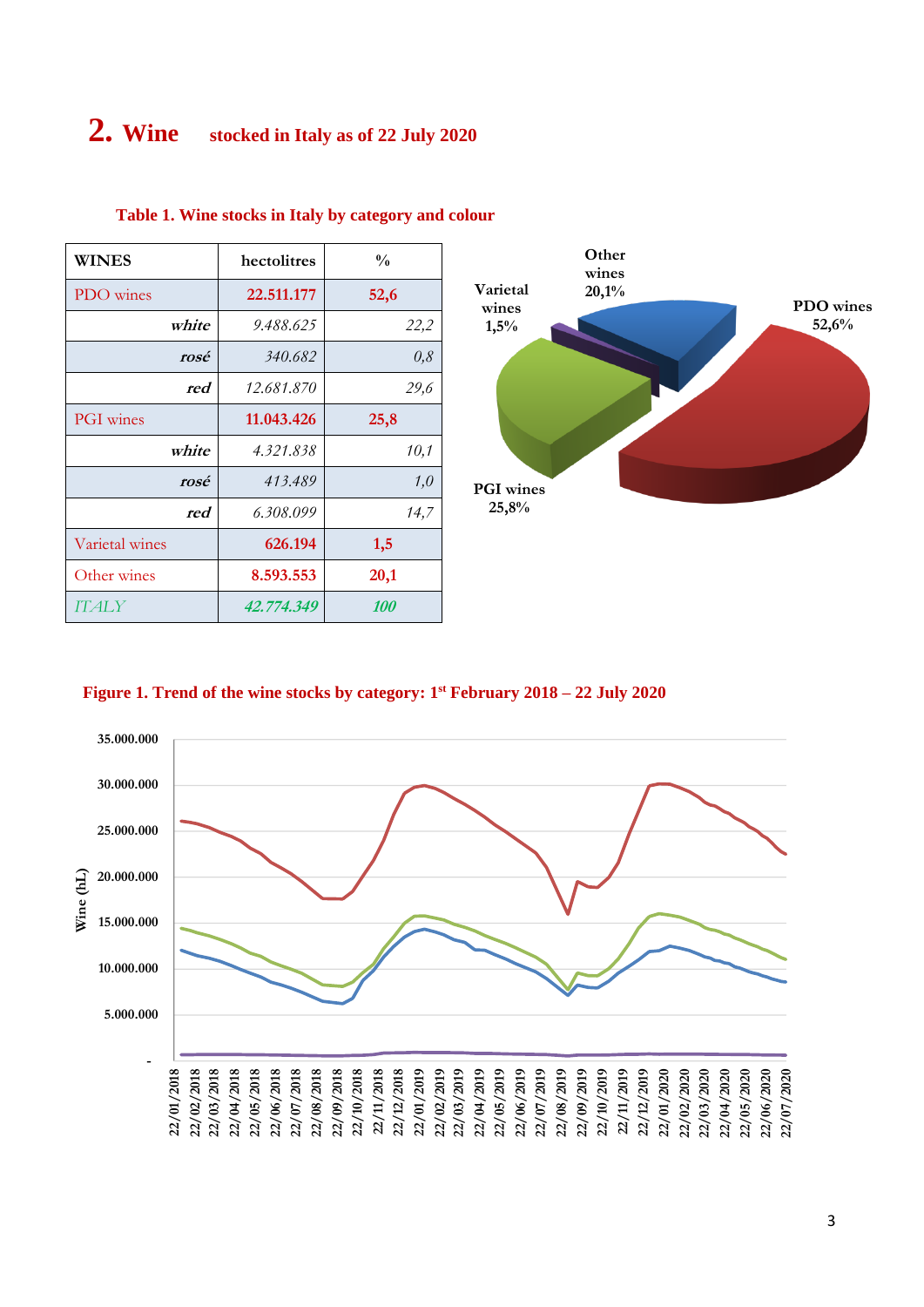## **Where is physically stocked the wine in Italy?**

Almost the 58% of wine in Italy is physically stocked in the northern regions. In Veneto, there is almost a quarter of the national wine, thanks to the significant effect of stocks in the provinces of Verona (9.6%) and Treviso (9.3%). These two provinces hold more wine (8.1 million hectolitres) than Puglia and Sicily together (6.5 million hectolitres).



## **Figure 2. Wine stocks by Region and Geographical Area**

#### **Table 2. Wine stocks by Region and category**

| Region                     | PDO wines (hL) | PGI wines (hL) | Other wines (hL) | Varietal wines (hL) | Total_Wines (hL) |
|----------------------------|----------------|----------------|------------------|---------------------|------------------|
| <b>VENETO</b>              | 6.450.058      | 2.450.116      | 1.288.318        | 206.743             | 10.395.235       |
| <b>TOSCANA</b>             | 3.331.861      | 1.530.194      | 400.674          | 8.973               | 5.271.703        |
| <b>EMILIA ROMAGNA</b>      | 1.004.198      | 1.296.889      | 2.150.217        | 85.303              | 4.536.607        |
| <b>PUGLIA</b>              | 818.504        | 1.833.250      | 1.372.276        | 44.651              | 4.068.680        |
| <b>PIEMONTE</b>            | 2.761.920      | 198.206        | 851.836          | 88.463              | 3.900.425        |
| <b>SICILIA</b>             | 1.182.280      | 931.017        | 345.829          | 10.742              | 2.469.868        |
| <b>LOMBARDIA</b>           | 1.310.551      | 472.021        | 404.165          | 55.666              | 2.242.403        |
| <b>ABRUZZO</b>             | 1.328.865      | 391.102        | 429.665          | 45.924              | 2.195.556        |
| <b>TRENTINO ALTO ADIGE</b> | 1.375.689      | 356.326        | 130.486          | 14.064              | 1.876.565        |
| FRIULI VENEZIA GIULIA      | 992.363        | 333.080        | 226.422          | 39.692              | 1.591.557        |
| <b>CAMPANIA</b>            | 467.765        | 261.272        | 252.888          | 1.758               | 983.682          |
| <b>MARCHE</b>              | 448.924        | 216.840        | 187.392          | 12.934              | 866.090          |
| <b>LAZIO</b>               | 251.078        | 328.360        | 258.212          | 2.745               | 840.395          |
| <b>UMBRIA</b>              | 255.369        | 218.386        | 40.793           | 2.916               | 517.464          |
| <b>SARDEGNA</b>            | 285.042        | 89.804         | 119.793          | 3.117               | 497.755          |
| <b>CALABRIA</b>            | 58.772         | 62.870         | 45.938           | 743                 | 168.322          |
| <b>BASILICATA</b>          | 85.681         | 40.710         | 20.856           | 369                 | 147.617          |
| <b>MOLISE</b>              | 52.852         | 26.271         | 46.734           | 1.133               | 126.990          |
| <b>LIGURIA</b>             | 31.055         | 6.707          | 15.809           | 250                 | 53.822           |
| <b>VALLE D'AOSTA</b>       | 18.348         | 7              | 5.250            | 8                   | 23.613           |
| <b>ITALY</b>               | 22.511.177     | 11.043.426     | 8.593.553        | 626.194             | 42.774.349       |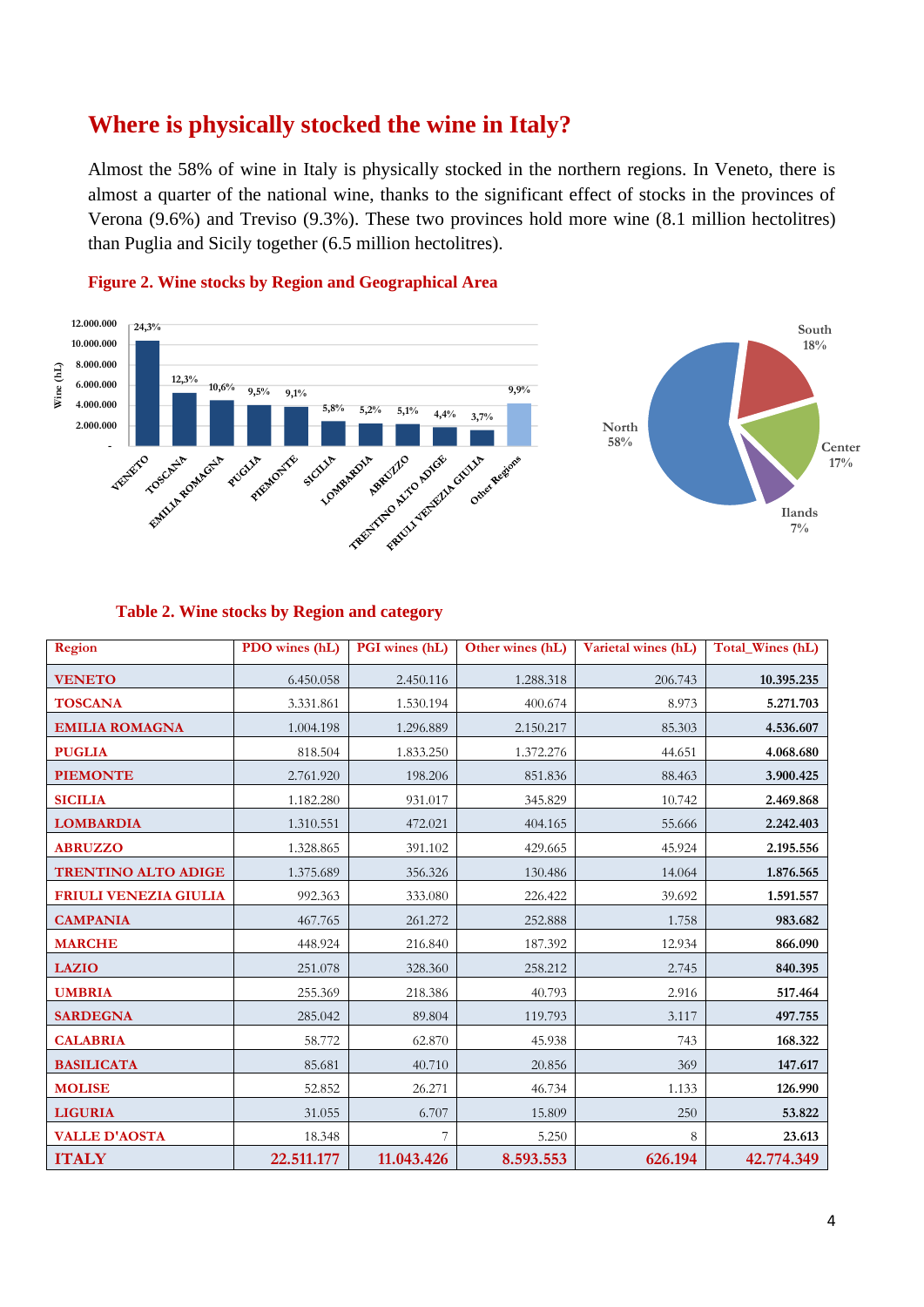## **Table 3. Wine stocks by geographical area and category**

| Geographical area  | PDO wines (hL)    | <b>PGI</b> wines (hL) | Other wines (hL)    | Varietal wines (hL)   | Total_Wines (hL)    |
|--------------------|-------------------|-----------------------|---------------------|-----------------------|---------------------|
| North              | 13.944.184        | 5.113.351             | 5.072.503           | 490.190               | 24.620.228          |
| South              | 2.812.439         | 2.615.474             | 2.168.357           | 94.577                | 7.690.847           |
| Center             | 4.287.233         | 2.293.780             | 887.071             | 27.568                | 7.495.651           |
| Island             | 1.467.322         | 1.020.821             | 465.622             | 13.859                | 2.967.623           |
| <b>ITALY</b>       | 22.511.177        | 11.043.426            | 8.593.553           | 626.194               | 42.774.349          |
| Valori percentuali |                   |                       |                     |                       |                     |
| Geographical area  | PDO wines $(\% )$ | PGI wines $(\%)$      | Other wines $(\% )$ | Varietal wines $(\%)$ | Total Wines $(\% )$ |
| North              | 61,9              | 46,3                  | 59,0                | 78,3                  | 57,6                |
| South              | 12,5              | 23,7                  | 25,2                | 15,1                  | 18,0                |
| Center             | 19,0              | 20,8                  | 10,3                | 4,4                   | 17,5                |
| Island             | 6,5               | 9,2                   | 5,4                 | 2,2                   | 6,9                 |
| <b>ITALY</b>       | 100,0             | 100,0                 | 100,0               | 100,0                 | 100,0               |

## **Table 4. Wine stocks by Province and category**

|                         | Province               | PDO wines (hL) | PGI wines (hL) | Other wines (hL) | Varietal wines (hL) | Total_Wines (hL) |
|-------------------------|------------------------|----------------|----------------|------------------|---------------------|------------------|
| $\mathbf{1}$            | Verona                 | 2.703.370      | 986.644        | 353.824          | 78.400              | 4.122.238        |
| $\boldsymbol{2}$        | Treviso                | 2.590.965      | 773.156        | 540.038          | 55.002              | 3.959.162        |
| $\mathbf{3}$            | Cuneo                  | 1.671.954      | 142.211        | 293.776          | 46.062              | 2.154.004        |
| $\overline{\mathbf{4}}$ | Siena                  | 1.518.828      | 439.296        | 113.127          | 2.105               | 2.073.355        |
| $\sqrt{5}$              | Chieti                 | 977.512        | 331.419        | 362.288          | 42.404              | 1.713.623        |
| 6                       | Ravenna                | 77.270         | 371.067        | 1.146.805        | 27.823              | 1.622.965        |
| $\sqrt{7}$              | Firenze                | 1.001.964      | 421.539        | 138.731          | 1.879               | 1.564.113        |
| ${\bf 8}$               | Trento                 | 996.910        | 290.125        | 88.357           | 12.707              | 1.388.100        |
| $\boldsymbol{9}$        | Trapani                | 517.024        | 365.942        | 152.966          | 536                 | 1.036.469        |
| 10                      | Asti                   | 604.437        | 38.551         | 279.603          | 31.880              | 954.470          |
| 11                      | Bari                   | 88.961         | 379.797        | 455.784          | 6.238               | 930.781          |
| 12                      | Foggia                 | 16.626         | 329.794        | 530.574          | 27.574              | 904.568          |
| 13                      | <b>Brindisi</b>        | 198.499        | 464.952        | 225.060          | 5.440               | 893.951          |
| 14                      | <b>Brescia</b>         | 712.813        | 36.837         | 102.797          | 6.554               | 859.001          |
| 15                      | Vicenza                | 441.931        | 270.741        | 114.651          | 31.340              | 858.663          |
| 16                      | Pavia                  | 365.549        | 268.273        | 149.079          | 34.607              | 817.509          |
| 17                      | Forlì - Cesena         | 210.573        | 293.429        | 296.766          | 16.119              | 816.888          |
| 18                      | Taranto                | 359.518        | 367.386        | 74.690           | 2.490               | 804.084          |
| 19                      | Venezia                | 425.537        | 204.266        | 97.535           | 11.120              | 738.457          |
| 20                      | Padova                 | 285.140        | 213.427        | 180.198          | 30.815              | 709.580          |
| 21                      | Reggio Emilia          | 121.926        | 301.611        | 243.558          | 10.586              | 677.681          |
| 22                      | Udine                  | 404.043        | 117.963        | 121.610          | 19.360              | 662.975          |
| 23                      | Pordenone              | 403.532        | 141.565        | 70.012           | 14.672              | 629.781          |
| 24                      | Agrigento              | 232.307        | 300.519        | 65.709           | 617                 | 599.152          |
| 25                      | Bologna                | 110.996        | 141.135        | 266.979          | 14.050              | 533.159          |
|                         | <b>Other Provinces</b> | 5,472.990      | 3.051.782      | 2.129.035        | 95.814              | 10.749.621       |
|                         | <b>ITALY</b>           | 22.511.177     | 11.043.426     | 8.593.553        | 626.194             | 42.774.349       |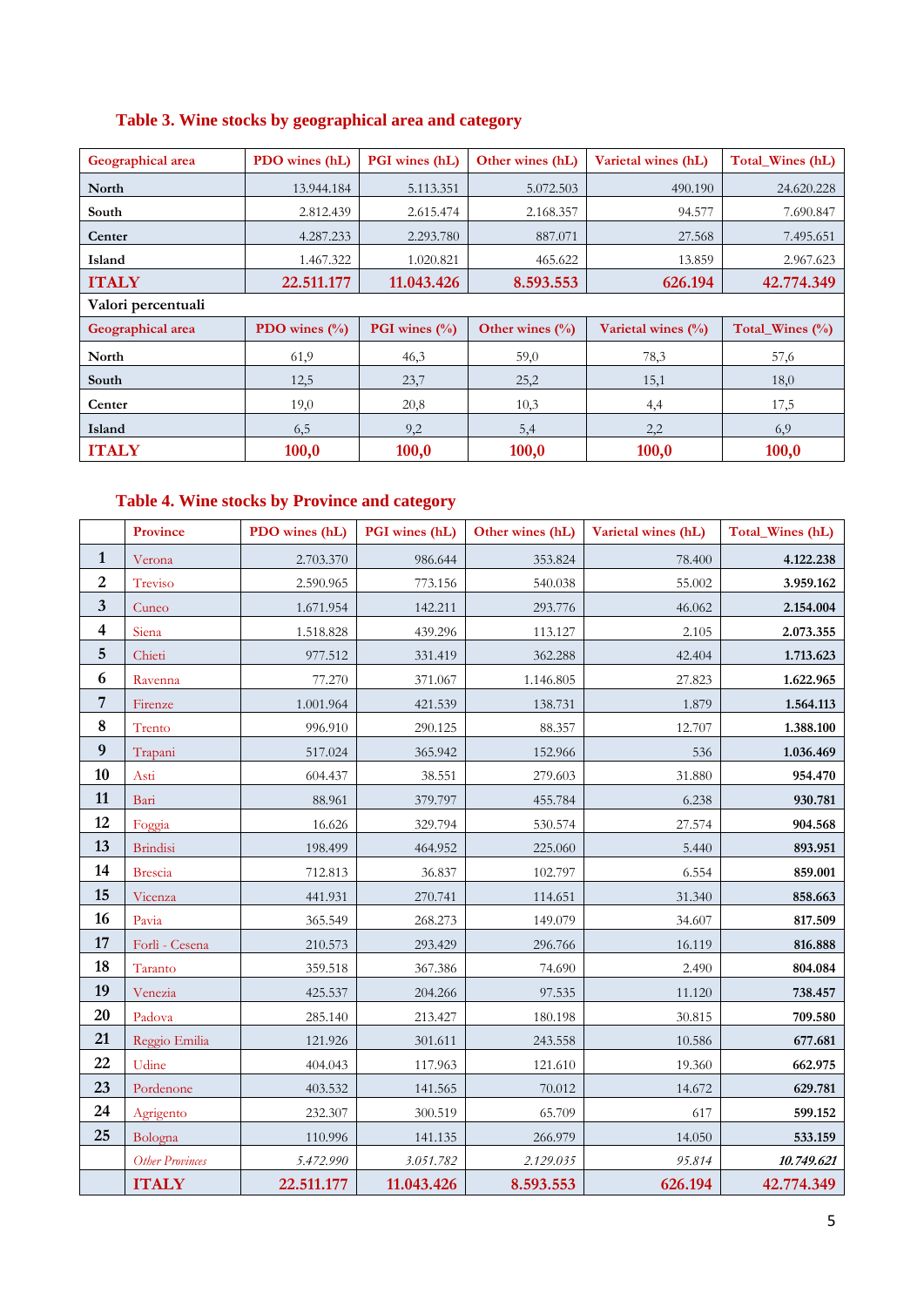

**NB;** The allocation of the Regions in the geographical areas follows the ISTAT scheme: North: Piedmont, Valle d'Aosta, Liguria, Lombardy, Trentino-Alto Adige, Veneto, Friuli - Venezia Giulia, Emilia-Romagna; Center: Tuscany, Umbria, Marche, Lazio; South: Abruzzo, Molise, Campania, Puglia, Basilicata, Calabria; Islands: Sicily, Sardinia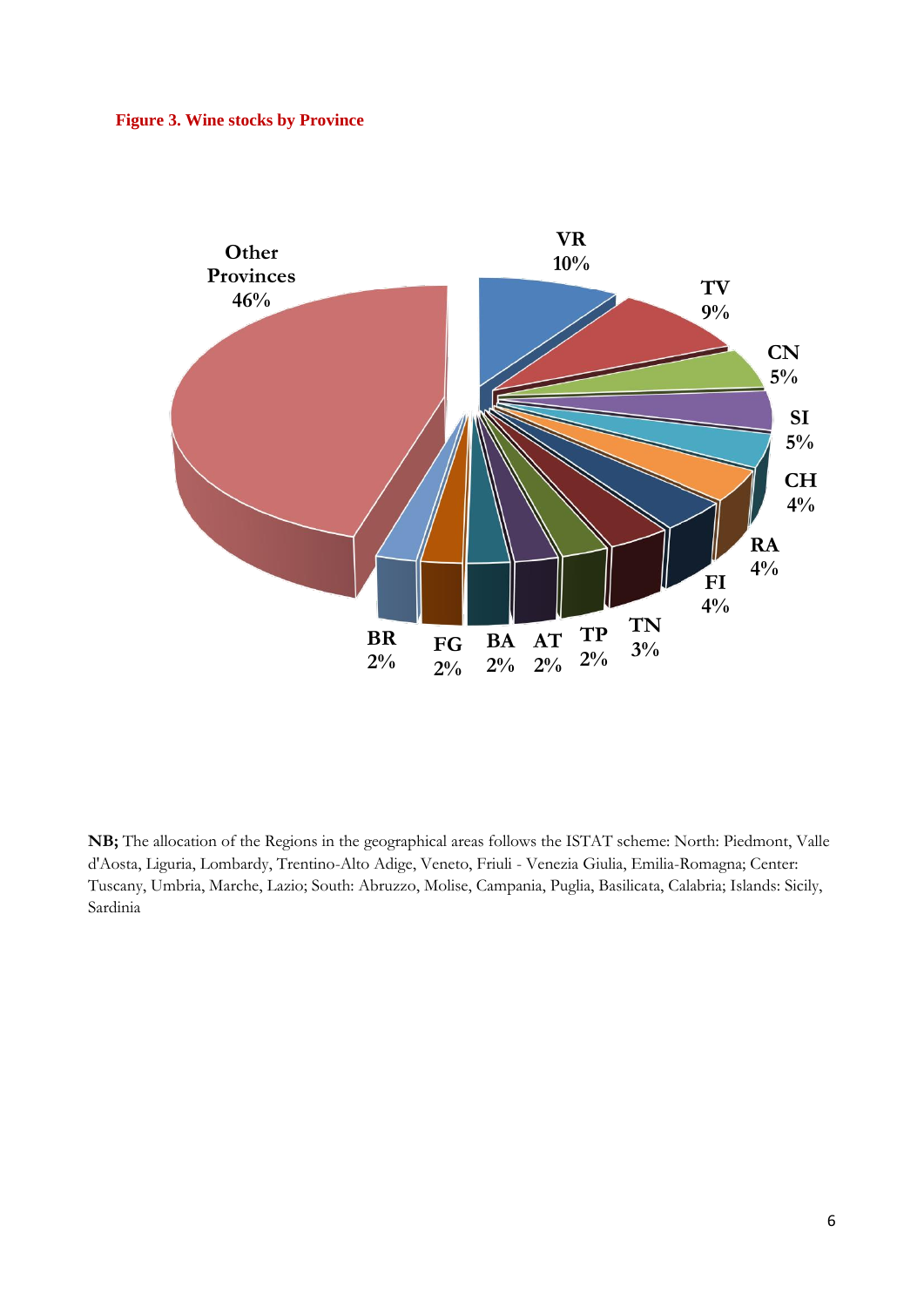## **Which wines in the wine cellar Italy?**

The 52.6% of the wine in stock is PDO, with a prevalence of red (56.3%). 25.8% of wine is PGI, again with a prevalence of red (57.1%), while the varietal wines stocks represent just 1.5% of the total. The remaining 20,1% consists of other wines.

Despite the large number of GIs present (526), 10 names represent the 38.8% of the total GI wines stocks; the first 20 names represent more than half of the total GI (55.5%).

|                         |                                   | hectolitres | $\frac{0}{0}$ |
|-------------------------|-----------------------------------|-------------|---------------|
| $\mathbf{1}$            | <b>PROSECCO</b>                   | 2.610.894   | 7,8           |
| $\overline{2}$          | TOSCANO O TOSCANA                 | 1.439.841   | 4,3           |
| $\overline{3}$          | <b>PUGLIA</b>                     | 1.253.623   | 3,7           |
| $\overline{\mathbf{4}}$ | <b>CHIANTI</b>                    | 1.202.382   | 3,6           |
| 5                       | MONTEPULCIANO D'ABRUZZO           | 1.195.580   | 3,6           |
| 6                       | <b>VENETO</b>                     | 1.140.331   | 3,4           |
| 7                       | <b>SICILIA</b>                    | 1.154.937   | 3,4           |
| 8                       | <b>TERRE SICILIANE</b>            | 1.116.953   | 3,3           |
| 9                       | <b>SALENTO</b>                    | 934.986     | 2,8           |
| 10                      | <b>DELLE VENEZIE</b>              | 954.453     | 2,8           |
| 11                      | <b>CHIANTI CLASSICO</b>           | 794.108     | 2,4           |
| 12                      | <b>RUBICONE</b>                   | 715.936     | 2,1           |
| 13                      | CONEGLIANO VALDOBBIADENE PROSECCO | 623.217     | 1,9           |
| 14                      | <b>VALPOLICELLA RIPASSO</b>       | 535.999     | 1,6           |
| 15                      | PROVINCIA DI VERONA O VERONESE    | 553.382     | 1,6           |
| 16                      | <b>FRANCIACORTA</b>               | 524.020     | 1,6           |
| 17                      | <b>BAROLO</b>                     | 513.011     | 1,5           |
| 18                      | EMILIA O DELL' EMILIA             | 471.825     | 1,4           |
| 19                      | AMARONE DELLA VALPOLICELLA        | 461.600     | 1,4           |
| 20                      | <b>TRE VENEZIE</b>                | 435.440     | 1,3           |
|                         | Altre DOP/IGP                     | 14.922.084  | 44,5          |
|                         | <b>Totale DOP/IGP</b>             | 33.554.603  | 100,0         |

## **Table 5. PDO and PGI wines stocks in Italy**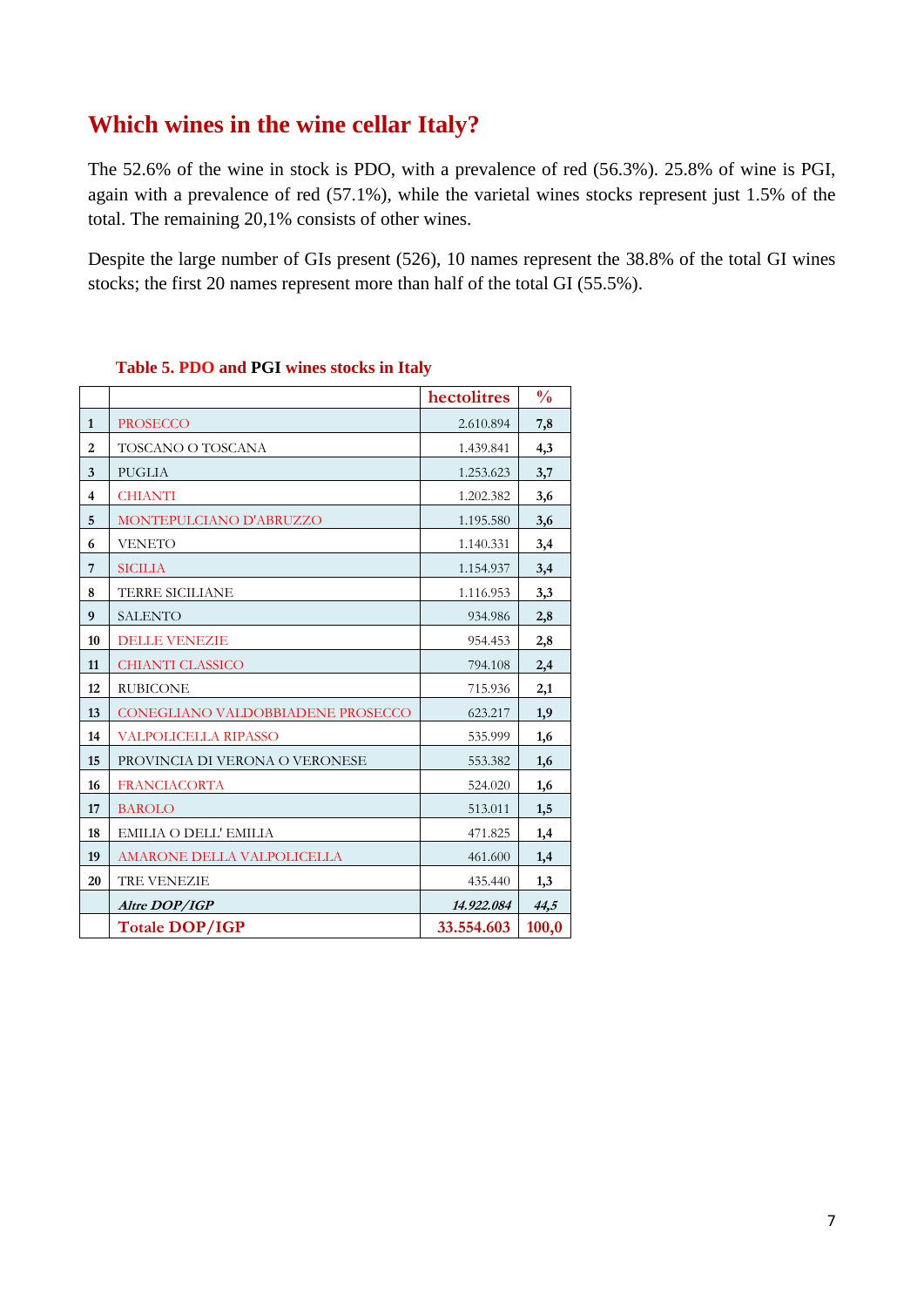

## **Figure 4. PDO/PGI wines stocks by Region**



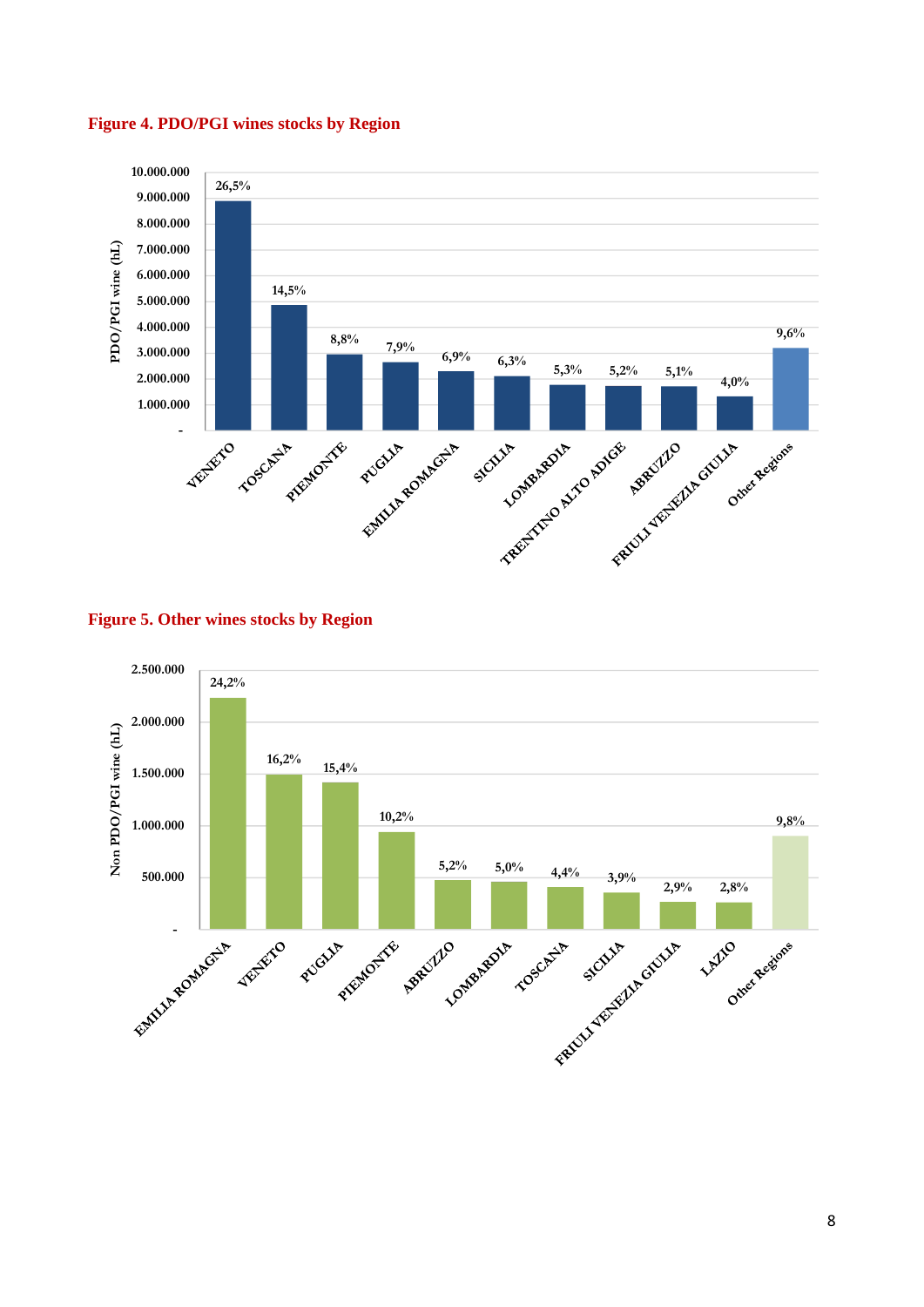# **3.MUSTS stocked in Italy as of 22 July 2020**

Most of the musts are stocked in the northern (58%) and southern (32%) regions of Italy. The top Region is Puglia (30.3%), followed by Emilia Romagna (25.4%).

| <b>Musts</b>             | hectolitres | $\frac{0}{0}$ |
|--------------------------|-------------|---------------|
| <b>Must concentrated</b> | 72.266      | 1,9%          |
| <b>MCR</b>               | 246.141     | $6.4\%$       |
| Other musts              | 3.517.720   | 91,7%         |
| <b>ITALY</b>             | 3.836.127   | <i>100%</i>   |

#### **Table 6. Must stocks in Italy by category and geographical area**



#### **Figure 6. Musts stocks by Region**



## **4.New Wine Still in Fermentation stocked in Italy as of 22 July 2020**

The new wines still in fermentation are 40,878 hectolitres, distributed as follow: 60.4% in the South, 23.0% in the central regions, 15.2% in the North, and the remaining 1.4% in the Islands.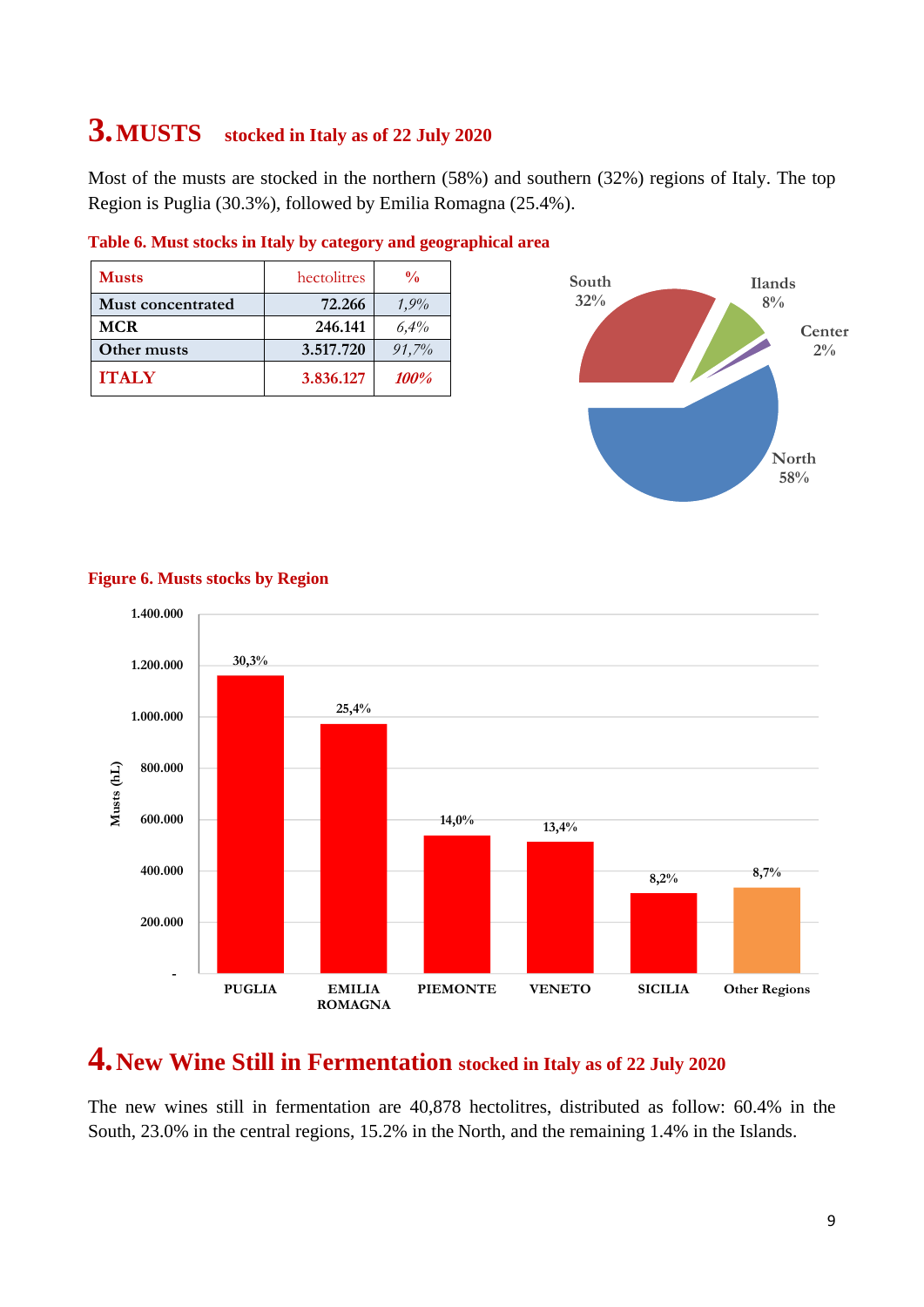# **5. Stocks 22 July 2020 vs. 15 July 2019**

**Table 7. Difference in wine products stocks compared to the same period of the last year. Data in hectolitres**

| <b>WINES</b>          | 22/07/2020 | 15/07/2019 | 2020 vs 2019 |
|-----------------------|------------|------------|--------------|
| <b>PDO</b> wines      | 22.511.177 | 22.640.155 | $-0,6%$      |
| white                 | 9.488.625  | 9.919.462  | $-4,3%$      |
| rosé                  | 340.682    | 338.063    | 0,8%         |
| red                   | 12.681.870 | 12.382.631 | 2,4%         |
| <b>PGI</b> wines      | 11.043.426 | 11.296.346 | $-2,2%$      |
| white                 | 4.321.838  | 4.313.337  | 0,2%         |
| rosé                  | 413.489    | 436.857    | $-5,3%$      |
| red                   | 6.308.099  | 6.546.153  | $-3,6%$      |
| <b>Varietal wines</b> | 626.194    | 709.920    | $-11,8%$     |
| <b>Other wines</b>    | 8.593.553  | 9.692.995  | $-11,3%$     |
| <b>ITALY</b>          | 42.774.349 | 44.339.416 | $-3,5%$      |

| <b>MUSTS</b>             | 22/07/2020 | 15/07/2019 | 2020 vs 2019 |
|--------------------------|------------|------------|--------------|
| <b>Must concentrated</b> | 72.266     | 69.306     | 4.3%         |
| <b>MCR</b>               | 246.141    | 274.870    | $-10,5%$     |
| Other musts              | 3.517.720  | 3.866.845  | $-9,0\%$     |
| <b>ITALY</b>             | 3.836.127  | 4.211.021  | $-8.9\%$     |

| New wine still in fermentation | 22/07/2020 | 15/07/2019 | 2020 vs 2019 |
|--------------------------------|------------|------------|--------------|
| <b>TTALY</b>                   | 40.878     | 119.092    | $-65.7\%$    |